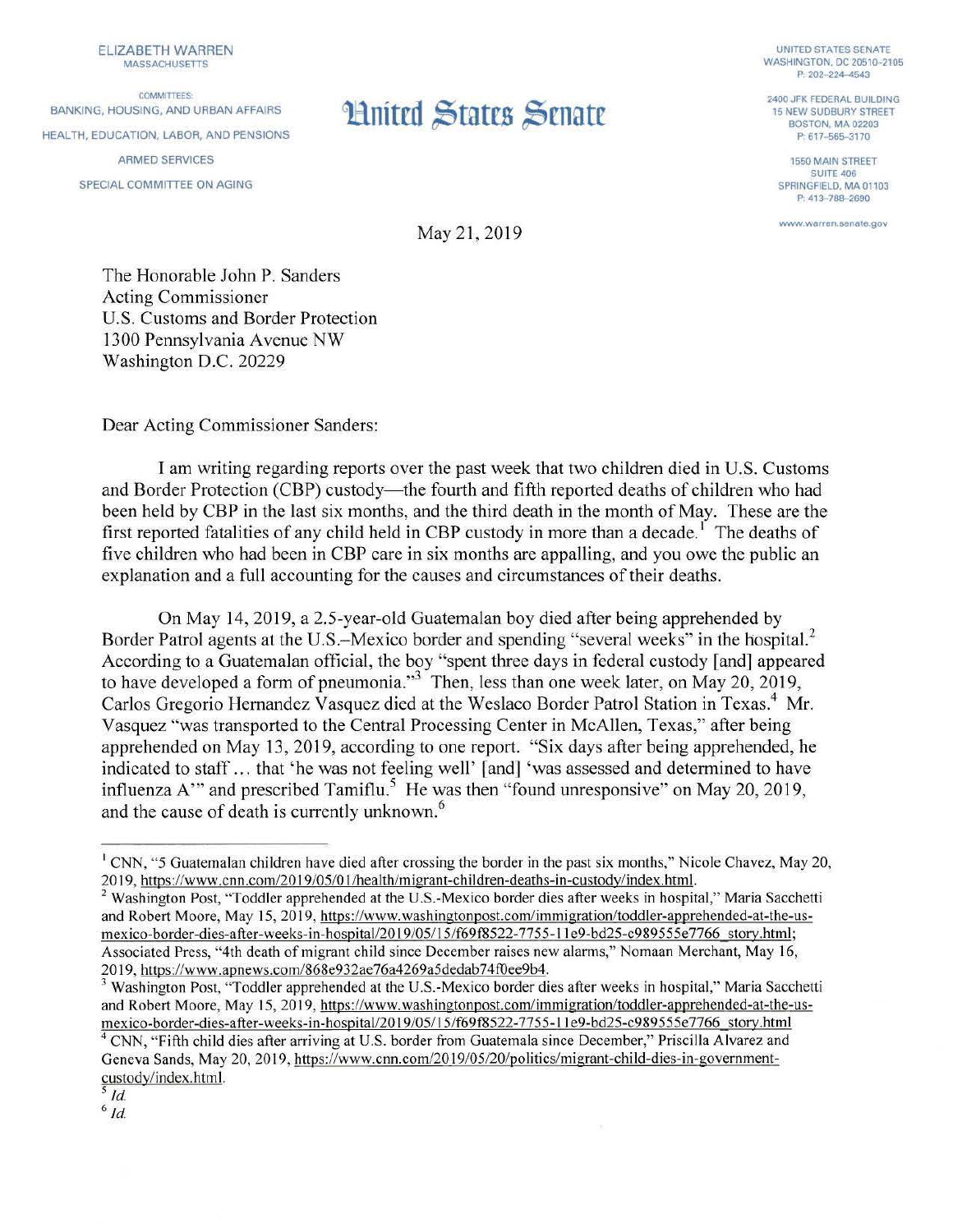These two deaths come in the wake of the December 2018 deaths of 7-year old Jakelin Caal Maquin and 8-year old Felipe-Gómez Alonzo, who died after being taken into CBP custody, and the death earlier this month of 16-year old Juan de León Gutiénez "days after arriving at an Office of Refugee Resettlement shelter. $^{27}$ 

On December 26, 2018, after the first two reported fatalities, Kirstjen Nielsen, who was then the Secretary of Homeland Security, announced "a series of extraordinary protective measures" to be put in place, including increased screening of children in custody and assistance from and coordination with the U.S. Coast Guard Medical Corps, the Centers for Disease Control and Prevention, and the Department of Defense.<sup>8</sup> But the three fatalities this month reveal that current efforts to protect children held in U.S. custody after entering the country are. tailing.

I have been and continue to be extraordinarily concerned about this administration's treatment of immigrant children. During a trip to the U.S.-Mexico border on June 24, 2018, I visited the McAllen Central Processing Center in McAllen, Texas, where I witnessed children being held in appalling conditions by CBP at the height of the Trump Administration's family separation policy.<sup>9</sup> In December 2018, I wrote to the DHS Inspector General (IG) with several questions to consider during the IG's review of the deaths of these children. <sup>10</sup> This review is under way, but it is not clear when it will be completed. In the interim, Congress and the public deserve answers about the steps you are taking to protect children in CBP custody. Children are dying, and CBP must do more to end this string of tragedies. I therefore ask that you provide answers to the following questions no later than June  $4, 2019$ :

- 1. What is the implementation status of the "extraordinary protective measures" announced by Secretary Nielsen on December 26, 2018?
- 2. In the wake of the three deaths of children in May 2019, what additional steps will you be taking to protect individuals held in U.S. custody at the southern border?
- 3. Have CBP officials conducted a review of these three recent fatalities? If so, what were the findings of this review?

<sup>&</sup>lt;sup>7</sup> CNN, "5 Guatemalan children have died after crossing the border in the past six months," Nicole Chavez, May 20,

<sup>2019,</sup> https://www.cnn.com/2019/05/01/health/migrant-children-deaths-in-custody/index.html.<br><sup>8</sup> U.S. Department of Homeland Security, "Secretary Kirjsten M. Nielsen Statement on Passing of Eight Year Old Guatemalan Child," December 26, 2018, https://www.dhs.gov/news/2018/12/26/secretary-kirstjen-m-nielsenstatement-passing-eight-year-old-guatemalan-child.

U.S. Senator Warren, "After Visit to Border, Warren Calls on HHS, DHS to Explain Process for Reuniting the Thousands of Families They Separated," press release, June 29, 2018,

https://www.warren.senate.gov/oversight/letters/after-visit-to-border-warren-calls-on-hhs-dhs-to-explain-processfor-reuniting-the-thousands-of-families-they-separated.

<sup>&</sup>lt;sup>10</sup> U.S. Senator Elizabeth Warren, "Senator Warren Calls on Department of Homeland Security Inspector General to Conduct a Rigorous Investigation into the Death ofa 7-Year-O!d Girl in the Custody of U.S. Customs and Border Protection," press release, December 18, 2018, https://www.warren.senate.gov/oversight/letters/senator-warrencalls-on-department-of-homeland-security-inspector-general-to-conduct-a-rigorous-investigation-into-the-death-ofa-7-year-old-girl-in-the-custody-of-us-customs-and-border-protection-.